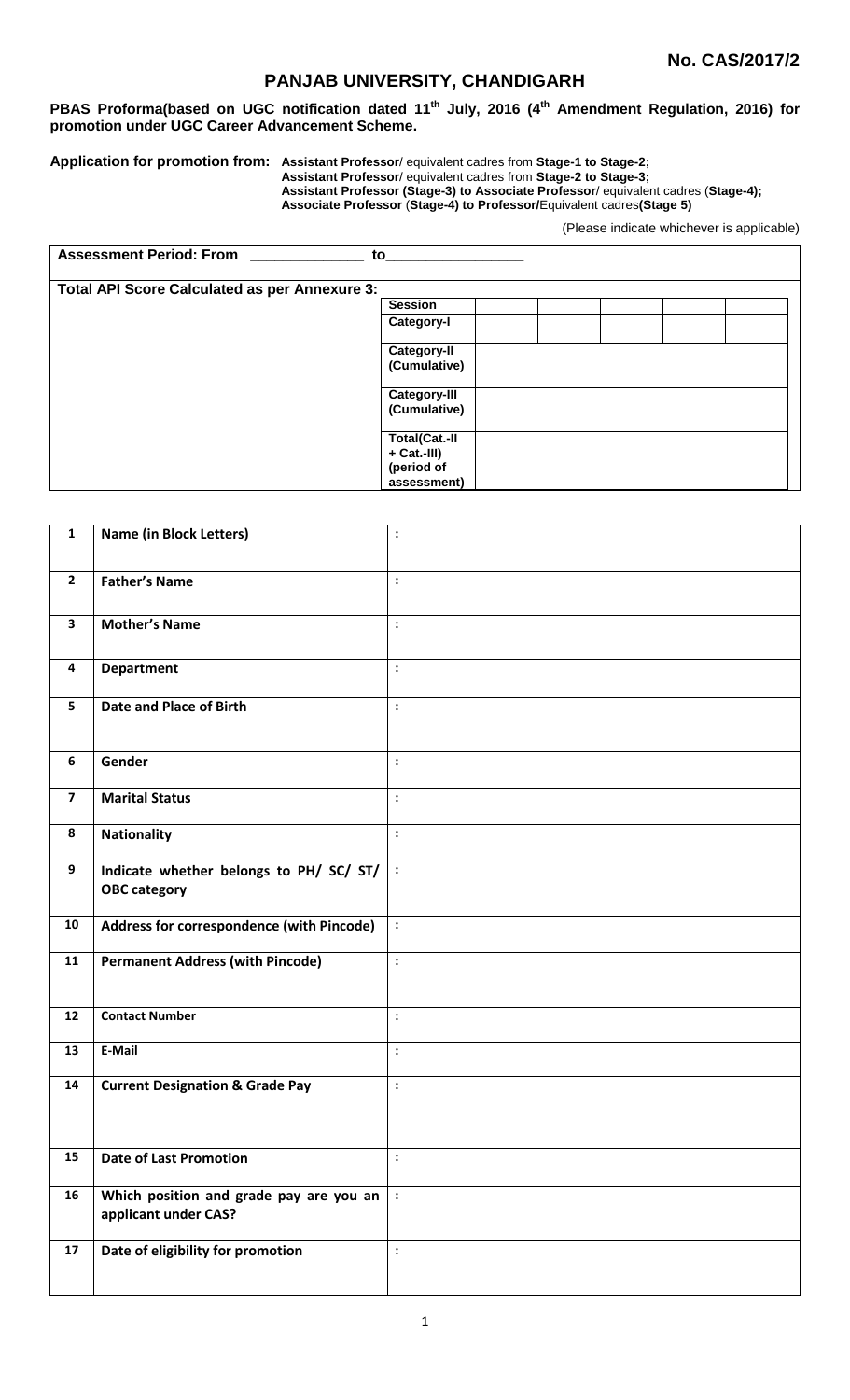#### **18. Academic Qualifications (Matric onwards)(Please attach relevant certificates for Academic Qualification):**

| Examination          | <b>University</b> | Year | % of marks<br>obtained | <b>Division</b> | <b>Distinction</b> |
|----------------------|-------------------|------|------------------------|-----------------|--------------------|
| <b>Matric</b>        |                   |      |                        |                 |                    |
| Intermediate (10+2)  |                   |      |                        |                 |                    |
| B.A./B.Sc./B.Com.    |                   |      |                        |                 |                    |
| M.A./M.Sc./M.Com.    |                   |      |                        |                 |                    |
| M.Phil.              |                   |      |                        |                 |                    |
| Ph.D./D.Phil.        |                   |      |                        |                 |                    |
| D.Sc./D.Litt.        |                   |      |                        |                 |                    |
| Other Exams (if any) |                   |      |                        |                 |                    |

#### **19. Record of academic service prior to joining Panjab University (please attach relevant certificates of service experience)**

| Institution | <b>Designation</b> | <b>Essential</b><br>qualifications for<br>the post at the<br>time of<br>appointment | Nature of<br>appointment<br>(Regular/Fixed<br>term/<br>Temporary/<br>Adhoc) | Nature of<br><b>Duties</b> | Pay-<br><b>Scale</b> | Date of<br>Joining | Date of<br>Leaving | <b>Reasons of</b><br>Leaving |
|-------------|--------------------|-------------------------------------------------------------------------------------|-----------------------------------------------------------------------------|----------------------------|----------------------|--------------------|--------------------|------------------------------|
|             |                    |                                                                                     |                                                                             |                            |                      |                    |                    |                              |
|             |                    |                                                                                     |                                                                             |                            |                      |                    |                    |                              |

#### **Please Indicate, whether in previous service(attach certificate from previous employer):**

- a) The essential qualifications of the post held were not lower than the qualifications prescribed by the UGC (Yes/No).
- b) The post is/was in an equivalent grade or of the pre-revised scale of pay (Yes/No).
- c) Whether applied through proper channel.
- d) Whether possess the same minimum qualifications as prescribed by the UGC for appointment to the post.
- e) The post was filled in accordance with the prescribed selection procedure as laid down in the Regulations of University/State Government/Central Government/Concerned Institution, for such appointments.
- f) The previous appointment was not as guest lecture for any duration, or an ad-hoc or in a leave vacancy of less than one year duration. Ad-Hoc or temporary service of more than one year duration can be counted provided that:
	- (i) The period of service was of more than one year duration;
	- (ii) The incumbent was appointed on the recommendation of duly constituted Selection Committee; and
	- (iii) The incumbent was selected to the permanent post in continuation to the ad hoc or temporary service, without any break.
- g) No distinction should be made with reference to the nature of management of the institution where previous service was rendered (private/ local body/ Government), was considered for counting past service under this clause.

#### **20. Record of service in Panjab University**

| Designation | Essential<br>qualifications<br>for the post at<br>the time of<br>appointment | Nature of<br>appointment<br>(Regular/Fixed<br>term/Temporary/<br>Adhoc) | Nature of<br><b>Duties</b> | Pay-Scale | Date of Actual<br>joining | <b>Total period</b><br>M. Days<br>Yr. |
|-------------|------------------------------------------------------------------------------|-------------------------------------------------------------------------|----------------------------|-----------|---------------------------|---------------------------------------|
|             |                                                                              |                                                                         |                            |           |                           |                                       |
|             |                                                                              |                                                                         |                            |           |                           |                                       |
|             |                                                                              |                                                                         |                            |           |                           |                                       |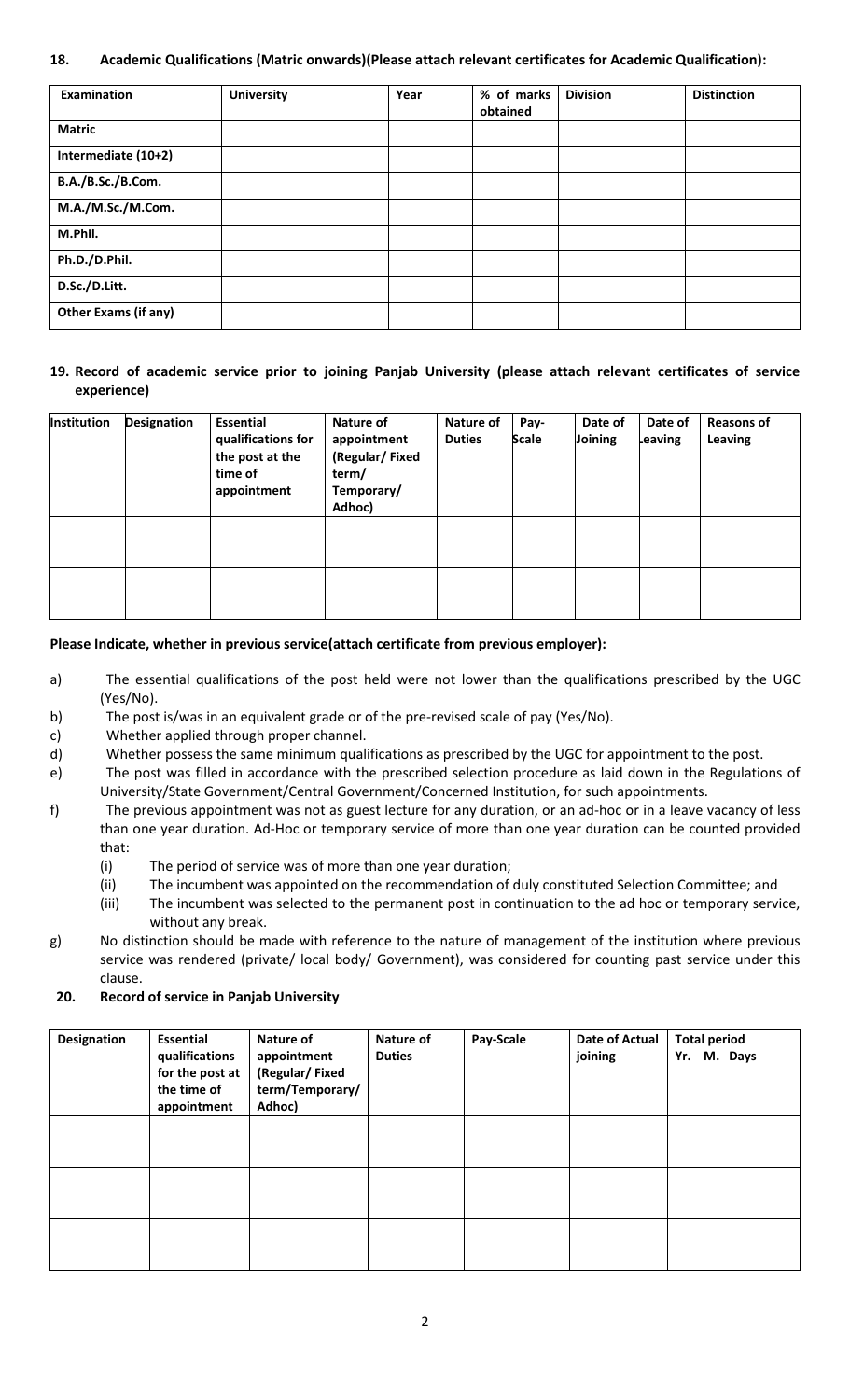| 21. | Research Experience excluding years spent in M.Phil./Ph.D. (in Years) |
|-----|-----------------------------------------------------------------------|
|-----|-----------------------------------------------------------------------|

#### **22. Fields of Specialization under the Subject/Discipline**

- **a)**
- **b)**

#### **23. UGC-HRDC/MHRD/Orientation/Refresher Course/ Training Course attended:**

| Nature of the Course/s | Place | <b>Duration</b> | <b>Sponsoring Agency</b> |
|------------------------|-------|-----------------|--------------------------|
|                        |       |                 |                          |
|                        |       |                 |                          |
|                        |       |                 |                          |
|                        |       |                 |                          |
|                        |       |                 |                          |
|                        |       |                 |                          |

**(Attach certificates)**

#### **24. List of Publication (for the purpose of evaluation in case of promotion for Associate Professor and Professor):**

| Sr.No. | <b>Name of Publication</b> | Name of publisher | Date of publication | <b>Enclosures: Pl. mention</b><br>page number of<br>application form where<br>proof is attached |
|--------|----------------------------|-------------------|---------------------|-------------------------------------------------------------------------------------------------|
| 1.     |                            |                   |                     |                                                                                                 |
| 2.     |                            |                   |                     |                                                                                                 |
| 3.     |                            |                   |                     |                                                                                                 |
| 4.     |                            |                   |                     |                                                                                                 |
| 5.     |                            |                   |                     |                                                                                                 |

#### **25. Special contribution, recognition, Achievement or any other relevant information (Attach annexure):**

#### **26. FUTURE PLANS**

#### **(Please provide a brief resume of your future plans for teaching and research)**

- **i) Teaching:**
- **ii) Research:**

**Date\_\_\_\_\_\_\_\_\_\_\_\_\_\_\_\_\_\_**

**COUNTERSIGNED**

 **Signature**

# **Chairperson/Head of the Department/Institute**

 **(Office Stamp)**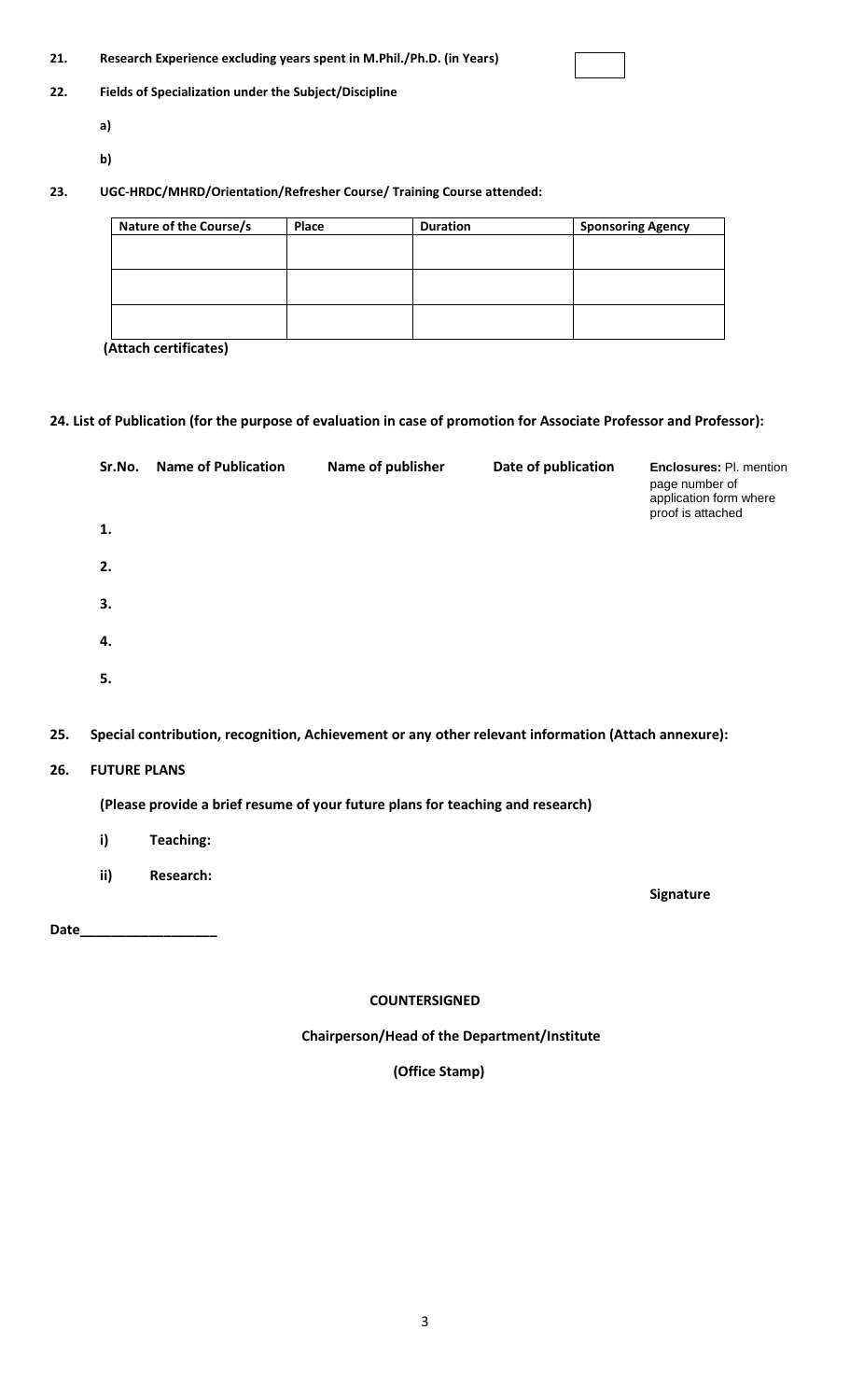# **G.** (A) **Category I: TEACHING, LEARNING AND EVALUATION Related ACTIVITIES –** attach extra sheet, if need be.

(For Instructions, please refer to Annexure-I)

| Category   | Nature of activity                                                    |                                                           | <b>Notes</b>                                              |  |  |  | <b>Score</b>                                                      |                                                                   |  |  |  |  |
|------------|-----------------------------------------------------------------------|-----------------------------------------------------------|-----------------------------------------------------------|--|--|--|-------------------------------------------------------------------|-------------------------------------------------------------------|--|--|--|--|
| Category-I | TEACHING, LEEARNING AND EVALUATION RELATED ACTIVITIES                 |                                                           |                                                           |  |  |  |                                                                   |                                                                   |  |  |  |  |
|            | a. Direct Teaching                                                    | Actual Score (Year wise) to be filled<br>by the Candidate |                                                           |  |  |  | Final Score (Year wise) verified by<br><b>Screening Committee</b> |                                                                   |  |  |  |  |
|            |                                                                       |                                                           |                                                           |  |  |  |                                                                   |                                                                   |  |  |  |  |
|            | b.<br>Examinations duties<br>(question paper setting,                 |                                                           | Actual Score (Year wise) to be filled<br>by the Candidate |  |  |  | Final Score (Year wise) verified by<br><b>Screening Committee</b> |                                                                   |  |  |  |  |
|            | invigilation, evaluation of<br>answer scripts) as<br>per<br>allotment |                                                           |                                                           |  |  |  |                                                                   |                                                                   |  |  |  |  |
|            | Teaching-<br>Innovative<br>C.<br>methodologies,<br>learning           |                                                           | Actual Score (Year wise) to be filled<br>by the Candidate |  |  |  |                                                                   | Final Score (Year wise) verified by<br><b>Screening Committee</b> |  |  |  |  |
|            | updating of subject contents/<br>courses, mentoring etc.              |                                                           |                                                           |  |  |  |                                                                   |                                                                   |  |  |  |  |
|            |                                                                       |                                                           |                                                           |  |  |  |                                                                   |                                                                   |  |  |  |  |
|            | Sub-total 1                                                           |                                                           |                                                           |  |  |  |                                                                   |                                                                   |  |  |  |  |

 **80/year: eligible for promotion as Assistant Professor**/ equivalent cadres from **Stage-1 to Stage-2;**

 **80/year: eligible for promotion as Assistant Professor**/ equivalent cadres from **Stage-2 to Stage-3;** 

 **75/year: eligible for promotion as Assistant Professor (Stage 3) to Associate Professor**/ equivalent cadres(**Stage-4);** 

 **70/year: eligible for promotion as Associate Professor (Stage 4) to Professor**/ equivalent cadres(**Stage-5);** 

#### **G. (A) Category II: PROFESSIONAL DEVELOPMENT, CO- CURRICULAR AND EXTENSION ACTIVITIES –** attach extra sheet, if need be.

| (For Instructions, please refer to Annexure-II) |
|-------------------------------------------------|
|-------------------------------------------------|

| Cate<br>gory | <b>Nature of activity</b>                                                                                                                                                                                                                                                                                                                                                                                                                                                                                                                  | Actual hours spent per year | API score (hours/10)<br>Maximum 15 per year |  |  |  | Final score (Year wise)<br>verified by Screening<br><b>Committee</b> |  |  |  |  |  |
|--------------|--------------------------------------------------------------------------------------------------------------------------------------------------------------------------------------------------------------------------------------------------------------------------------------------------------------------------------------------------------------------------------------------------------------------------------------------------------------------------------------------------------------------------------------------|-----------------------------|---------------------------------------------|--|--|--|----------------------------------------------------------------------|--|--|--|--|--|
| (a)          | Student related co-<br>Curricular, extension<br>field<br>based<br>and<br>activities.<br>Discipline related<br>I)<br>co-curricular<br>activities<br>(e.g.<br>field work, study<br>visit,<br>student<br>seminar,<br>and<br>other<br>events,<br>career counseling<br>etc.)<br>Other<br>ii)<br>$CO -$<br>curricular<br>activities (cultural,<br>Sports, NSS, NCC<br>$etc.$ )<br>iii) Extension<br>and<br>dissemination<br>Activities<br>(public/<br>popular<br>lectures/<br>talks/seminars<br>etc.)<br>(Maximum<br><b>API</b><br>Score 15/year |                             |                                             |  |  |  |                                                                      |  |  |  |  |  |
|              |                                                                                                                                                                                                                                                                                                                                                                                                                                                                                                                                            |                             |                                             |  |  |  |                                                                      |  |  |  |  |  |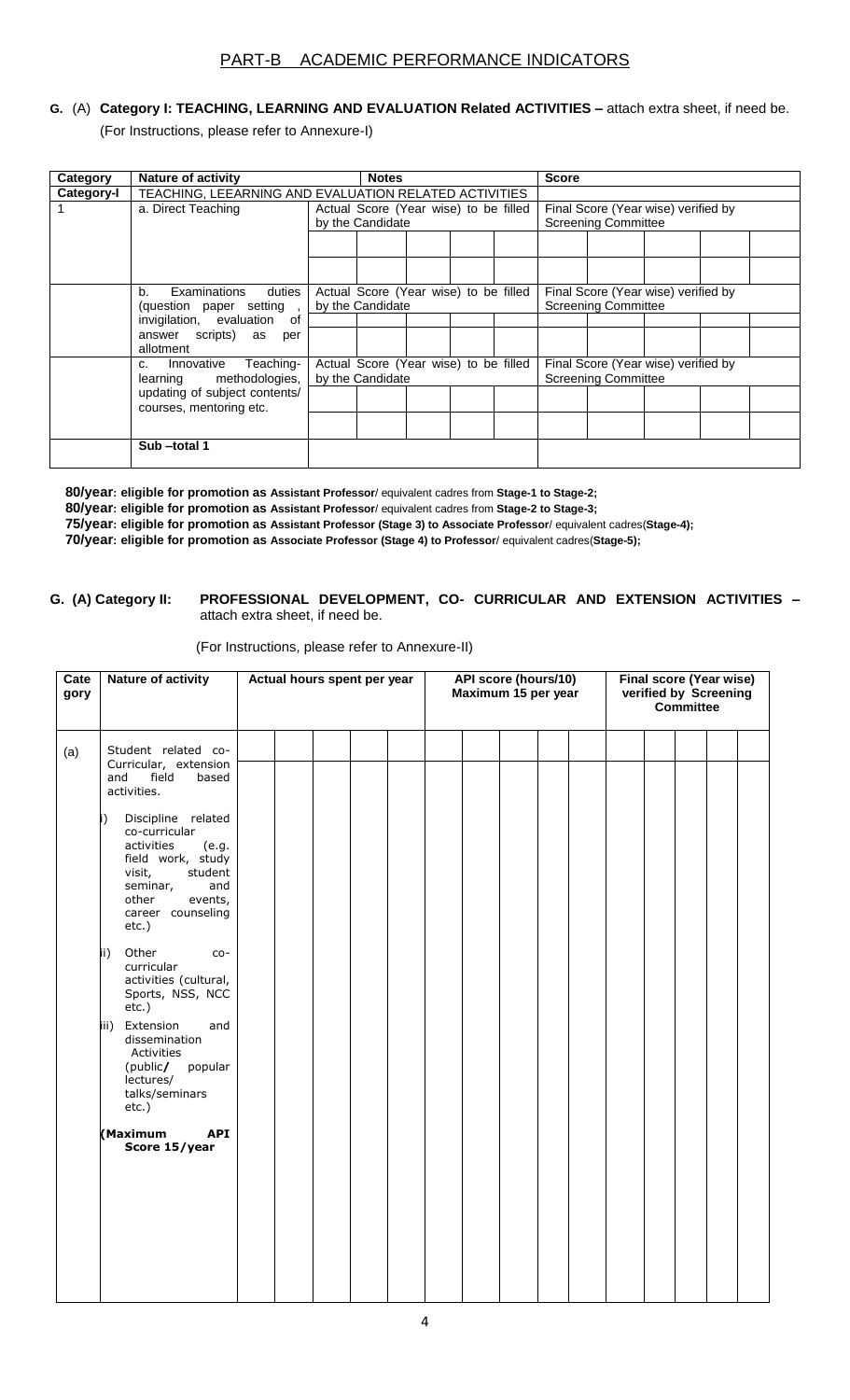| (b) | Contribution<br>to                    |                                                   |                               |  |  |  |                                             |                     |                  |  |            |                                                         |  |  |             |  |
|-----|---------------------------------------|---------------------------------------------------|-------------------------------|--|--|--|---------------------------------------------|---------------------|------------------|--|------------|---------------------------------------------------------|--|--|-------------|--|
|     | Corporate life<br>and                 | API Score claimed (year wise)<br>by the Candidate |                               |  |  |  | API score (hours/10)<br>Maximum 15 per year |                     |                  |  |            | <b>Final score (Year wise)</b><br>verified by Screening |  |  |             |  |
|     | management of the                     |                                                   |                               |  |  |  |                                             | <b>Committee</b>    |                  |  |            |                                                         |  |  |             |  |
|     | department<br>and                     |                                                   |                               |  |  |  |                                             |                     |                  |  |            |                                                         |  |  |             |  |
|     | institution<br>through                |                                                   |                               |  |  |  |                                             |                     |                  |  |            |                                                         |  |  |             |  |
|     |                                       |                                                   |                               |  |  |  |                                             |                     |                  |  |            |                                                         |  |  |             |  |
|     | participation<br>in                   |                                                   |                               |  |  |  |                                             |                     |                  |  |            |                                                         |  |  |             |  |
|     | academic<br>and                       |                                                   |                               |  |  |  |                                             |                     |                  |  |            |                                                         |  |  |             |  |
|     | administrative                        |                                                   |                               |  |  |  |                                             |                     |                  |  |            |                                                         |  |  |             |  |
|     | committee<br>and                      |                                                   |                               |  |  |  |                                             |                     |                  |  |            |                                                         |  |  |             |  |
|     | responsibilities                      |                                                   |                               |  |  |  |                                             |                     |                  |  |            |                                                         |  |  |             |  |
|     | i) Administrative                     |                                                   |                               |  |  |  |                                             |                     |                  |  |            |                                                         |  |  |             |  |
|     | responsibility                        |                                                   |                               |  |  |  |                                             |                     |                  |  |            |                                                         |  |  |             |  |
|     | (including as                         |                                                   |                               |  |  |  |                                             |                     |                  |  |            |                                                         |  |  |             |  |
|     | Dean/ Principal/                      |                                                   |                               |  |  |  |                                             |                     |                  |  |            |                                                         |  |  |             |  |
|     | Chairperson/                          |                                                   |                               |  |  |  |                                             |                     |                  |  |            |                                                         |  |  |             |  |
|     | Convener/                             |                                                   |                               |  |  |  |                                             |                     |                  |  |            |                                                         |  |  |             |  |
|     | Teacher-in-                           |                                                   |                               |  |  |  |                                             |                     |                  |  |            |                                                         |  |  |             |  |
|     | Charge /similar                       |                                                   |                               |  |  |  |                                             |                     |                  |  |            |                                                         |  |  |             |  |
|     | other duties that                     |                                                   |                               |  |  |  |                                             |                     |                  |  |            |                                                         |  |  |             |  |
|     | require regular                       |                                                   |                               |  |  |  |                                             |                     |                  |  |            |                                                         |  |  |             |  |
|     | office hours for its                  |                                                   |                               |  |  |  |                                             |                     |                  |  |            |                                                         |  |  |             |  |
|     |                                       |                                                   |                               |  |  |  |                                             |                     |                  |  |            |                                                         |  |  |             |  |
|     | discharge)                            |                                                   |                               |  |  |  |                                             |                     |                  |  |            |                                                         |  |  |             |  |
|     |                                       |                                                   |                               |  |  |  |                                             |                     |                  |  |            |                                                         |  |  |             |  |
|     | ii) Participation in                  |                                                   |                               |  |  |  |                                             |                     |                  |  |            |                                                         |  |  |             |  |
|     | Board of Studies,                     |                                                   |                               |  |  |  |                                             |                     |                  |  |            |                                                         |  |  |             |  |
|     | Academic,                             |                                                   |                               |  |  |  |                                             |                     |                  |  |            |                                                         |  |  |             |  |
|     | Administrative                        |                                                   |                               |  |  |  |                                             |                     |                  |  |            |                                                         |  |  |             |  |
|     | Committees &                          |                                                   |                               |  |  |  |                                             |                     |                  |  |            |                                                         |  |  |             |  |
|     | Governing/                            |                                                   |                               |  |  |  |                                             |                     |                  |  |            |                                                         |  |  |             |  |
|     | Regulatory                            |                                                   |                               |  |  |  |                                             |                     |                  |  |            |                                                         |  |  |             |  |
|     | bodies of                             |                                                   |                               |  |  |  |                                             |                     |                  |  |            |                                                         |  |  |             |  |
|     | Institution of                        |                                                   |                               |  |  |  |                                             |                     |                  |  |            |                                                         |  |  |             |  |
|     |                                       |                                                   |                               |  |  |  |                                             |                     |                  |  |            |                                                         |  |  |             |  |
|     | <b>Higher Learning</b>                |                                                   |                               |  |  |  |                                             |                     |                  |  |            |                                                         |  |  |             |  |
|     |                                       |                                                   |                               |  |  |  |                                             |                     |                  |  |            |                                                         |  |  |             |  |
|     |                                       |                                                   |                               |  |  |  |                                             |                     |                  |  |            |                                                         |  |  |             |  |
|     | <b>Maximum API</b>                    |                                                   |                               |  |  |  |                                             |                     |                  |  |            |                                                         |  |  |             |  |
|     |                                       |                                                   |                               |  |  |  |                                             |                     |                  |  |            |                                                         |  |  |             |  |
|     | Score=15/year                         |                                                   |                               |  |  |  |                                             |                     |                  |  |            |                                                         |  |  |             |  |
|     |                                       |                                                   |                               |  |  |  |                                             |                     |                  |  |            |                                                         |  |  |             |  |
|     |                                       |                                                   | API Score claimed (year wise) |  |  |  |                                             | Maximum 15 per year |                  |  | <b>API</b> | Final score                                             |  |  | (Year wise) |  |
|     |                                       |                                                   | by the Candidate              |  |  |  |                                             |                     | score (hours/10) |  |            | verified by                                             |  |  | Screening   |  |
|     |                                       |                                                   |                               |  |  |  |                                             |                     |                  |  |            | <b>Committee</b>                                        |  |  |             |  |
| (C) | Professional                          |                                                   |                               |  |  |  |                                             |                     |                  |  |            |                                                         |  |  |             |  |
|     | Development                           |                                                   |                               |  |  |  |                                             |                     |                  |  |            |                                                         |  |  |             |  |
|     | as                                    |                                                   |                               |  |  |  |                                             |                     |                  |  |            |                                                         |  |  |             |  |
|     | (such<br>activities                   |                                                   |                               |  |  |  |                                             |                     |                  |  |            |                                                         |  |  |             |  |
|     | participation<br>in                   |                                                   |                               |  |  |  |                                             |                     |                  |  |            |                                                         |  |  |             |  |
|     | Seminars,                             |                                                   |                               |  |  |  |                                             |                     |                  |  |            |                                                         |  |  |             |  |
|     | conferences,<br>short                 |                                                   |                               |  |  |  |                                             |                     |                  |  |            |                                                         |  |  |             |  |
|     | term training courses,                |                                                   |                               |  |  |  |                                             |                     |                  |  |            |                                                         |  |  |             |  |
|     | industrial experience,                |                                                   |                               |  |  |  |                                             |                     |                  |  |            |                                                         |  |  |             |  |
|     | talks,<br>lectures<br>in              |                                                   |                               |  |  |  |                                             |                     |                  |  |            |                                                         |  |  |             |  |
|     | refresher/<br>faculty                 |                                                   |                               |  |  |  |                                             |                     |                  |  |            |                                                         |  |  |             |  |
|     | development courses,                  |                                                   |                               |  |  |  |                                             |                     |                  |  |            |                                                         |  |  |             |  |
|     | membership<br>of                      |                                                   |                               |  |  |  |                                             |                     |                  |  |            |                                                         |  |  |             |  |
|     |                                       |                                                   |                               |  |  |  |                                             |                     |                  |  |            |                                                         |  |  |             |  |
|     | associations,<br>dissemination<br>and |                                                   |                               |  |  |  |                                             |                     |                  |  |            |                                                         |  |  |             |  |
|     |                                       |                                                   |                               |  |  |  |                                             |                     |                  |  |            |                                                         |  |  |             |  |
|     | general articles and                  |                                                   |                               |  |  |  |                                             |                     |                  |  |            |                                                         |  |  |             |  |
|     | other<br>any                          |                                                   |                               |  |  |  |                                             |                     |                  |  |            |                                                         |  |  |             |  |
|     | contribution)                         |                                                   |                               |  |  |  |                                             |                     |                  |  |            |                                                         |  |  |             |  |
|     |                                       |                                                   |                               |  |  |  |                                             |                     |                  |  |            |                                                         |  |  |             |  |
|     | <b>Maximum</b><br><b>API</b>          |                                                   |                               |  |  |  |                                             |                     |                  |  |            |                                                         |  |  |             |  |
|     | Score=15/year                         |                                                   |                               |  |  |  |                                             |                     |                  |  |            |                                                         |  |  |             |  |
|     |                                       |                                                   |                               |  |  |  |                                             |                     |                  |  |            |                                                         |  |  |             |  |
|     |                                       |                                                   |                               |  |  |  |                                             |                     |                  |  |            |                                                         |  |  |             |  |
|     |                                       |                                                   |                               |  |  |  |                                             |                     |                  |  |            |                                                         |  |  |             |  |
|     |                                       |                                                   |                               |  |  |  |                                             |                     |                  |  |            |                                                         |  |  |             |  |
|     |                                       |                                                   |                               |  |  |  |                                             |                     |                  |  |            |                                                         |  |  |             |  |
|     |                                       |                                                   |                               |  |  |  |                                             |                     |                  |  |            |                                                         |  |  |             |  |
|     |                                       |                                                   |                               |  |  |  |                                             |                     |                  |  |            |                                                         |  |  |             |  |
|     |                                       |                                                   |                               |  |  |  |                                             |                     |                  |  |            |                                                         |  |  |             |  |
|     |                                       |                                                   |                               |  |  |  |                                             |                     |                  |  |            |                                                         |  |  |             |  |

**Minimum 50 API score/Assessment period: for promotion under CAS is required in Category-II.**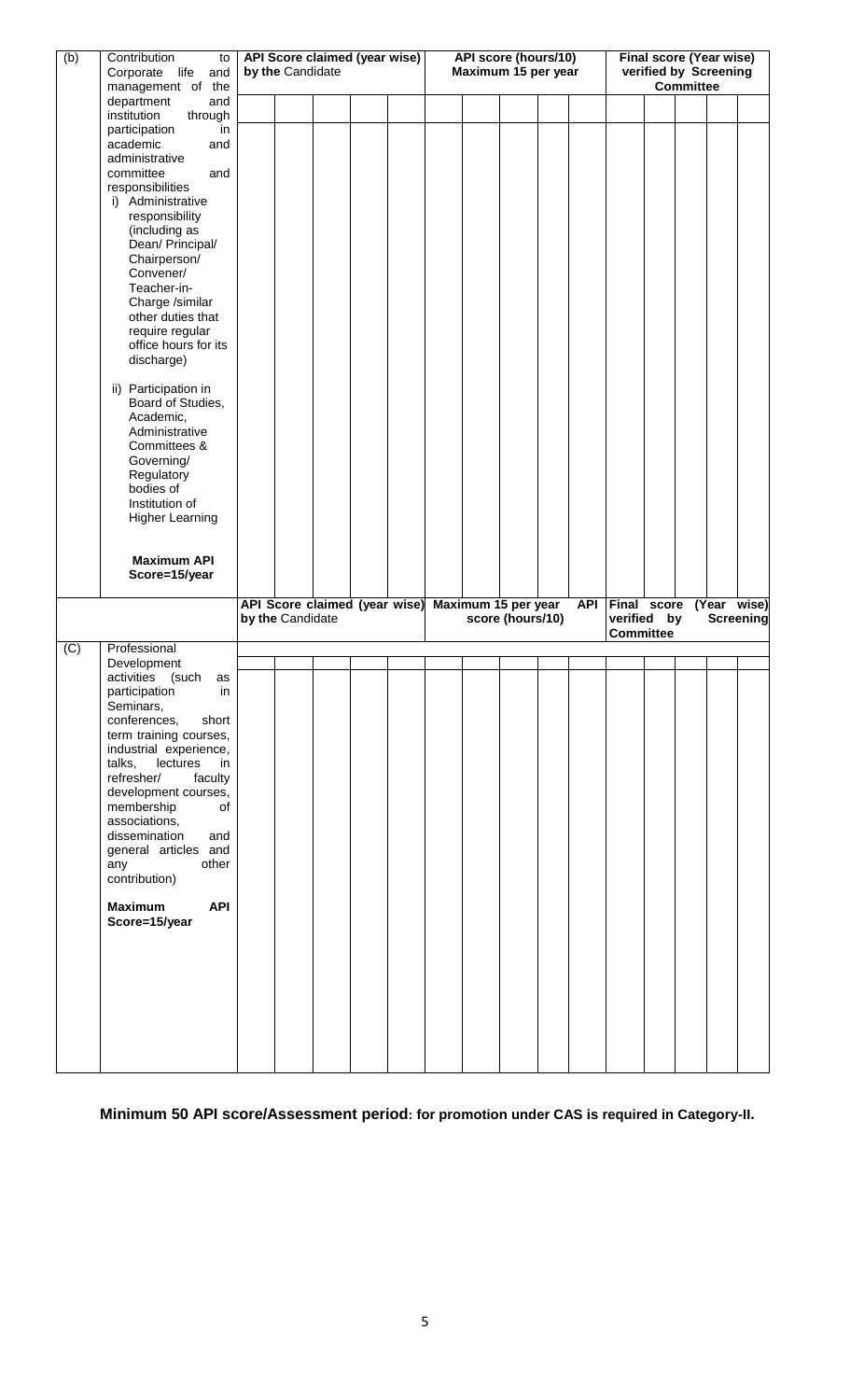### **G: (A) CATEGORY-III: RESEARCH AND ACADEMIC CONTRIBUTIONS**

(For Instructions, please refer to Annexure-III)

#### ASSESSMENT PERIOD W.E.F \_\_\_\_\_\_\_\_\_\_\_\_\_\_\_\_\_\_

TO \_\_\_\_\_\_\_\_\_\_\_\_\_\_\_\_\_\_

# Area of Specialization, if any: \_\_\_\_\_\_\_\_\_\_\_\_\_

#### **III. (A) Research papers published in Journals**

| S.N. | Title with<br>page no. | Name of<br>Journal | Refereed/<br>Reputed | Impact<br>factor       | No. of<br>$Co-$<br>authors | Whether you<br>are the First<br>and Principal/<br>corresponding<br>author/<br>supervisor/<br>mentor OR<br>other Author | <b>Enclosures:</b><br>Pl. mention<br>page<br>number(s)<br>of<br>application<br>form where<br>proof is<br>attached | <b>API Score</b><br>claimed by<br>the<br>candidate | API score to<br>be given by<br>screening<br>committee |
|------|------------------------|--------------------|----------------------|------------------------|----------------------------|------------------------------------------------------------------------------------------------------------------------|-------------------------------------------------------------------------------------------------------------------|----------------------------------------------------|-------------------------------------------------------|
|      |                        |                    |                      |                        |                            |                                                                                                                        |                                                                                                                   |                                                    |                                                       |
|      |                        |                    |                      |                        |                            |                                                                                                                        |                                                                                                                   |                                                    |                                                       |
|      |                        |                    |                      |                        |                            |                                                                                                                        |                                                                                                                   |                                                    |                                                       |
|      |                        |                    |                      |                        |                            |                                                                                                                        |                                                                                                                   |                                                    |                                                       |
|      |                        |                    |                      |                        |                            |                                                                                                                        |                                                                                                                   |                                                    |                                                       |
|      |                        |                    |                      |                        |                            |                                                                                                                        |                                                                                                                   |                                                    |                                                       |
|      |                        |                    |                      |                        |                            |                                                                                                                        |                                                                                                                   |                                                    |                                                       |
|      |                        |                    |                      | <b>Total API Score</b> |                            |                                                                                                                        |                                                                                                                   |                                                    |                                                       |

#### **III. B Publications other than journal articles (Book, chapters in books)**

| S.N. | Title with page<br>no. | Book Title &<br>publisher | ISSN/<br><b>ISBN</b><br>No. | Internati<br>onal/<br>National/<br>Local<br>Publisher | No. of Co-<br>authors<br>and Date of<br>Publication | Enclosures: Pl.<br>mention page<br>number(s) of<br>application form<br>where proof is<br>attached | <b>API Score</b><br>claimed by<br>candidate | API score to<br>be given by<br>screening<br>committee |
|------|------------------------|---------------------------|-----------------------------|-------------------------------------------------------|-----------------------------------------------------|---------------------------------------------------------------------------------------------------|---------------------------------------------|-------------------------------------------------------|
|      |                        |                           |                             |                                                       |                                                     |                                                                                                   |                                             |                                                       |
|      |                        |                           |                             |                                                       |                                                     |                                                                                                   |                                             |                                                       |
|      |                        |                           |                             |                                                       |                                                     |                                                                                                   |                                             |                                                       |
|      |                        |                           |                             |                                                       |                                                     |                                                                                                   |                                             |                                                       |
|      |                        |                           |                             |                                                       |                                                     |                                                                                                   |                                             |                                                       |
|      |                        |                           |                             |                                                       |                                                     |                                                                                                   |                                             |                                                       |
|      |                        |                           |                             | <b>Total API score</b>                                |                                                     |                                                                                                   |                                             |                                                       |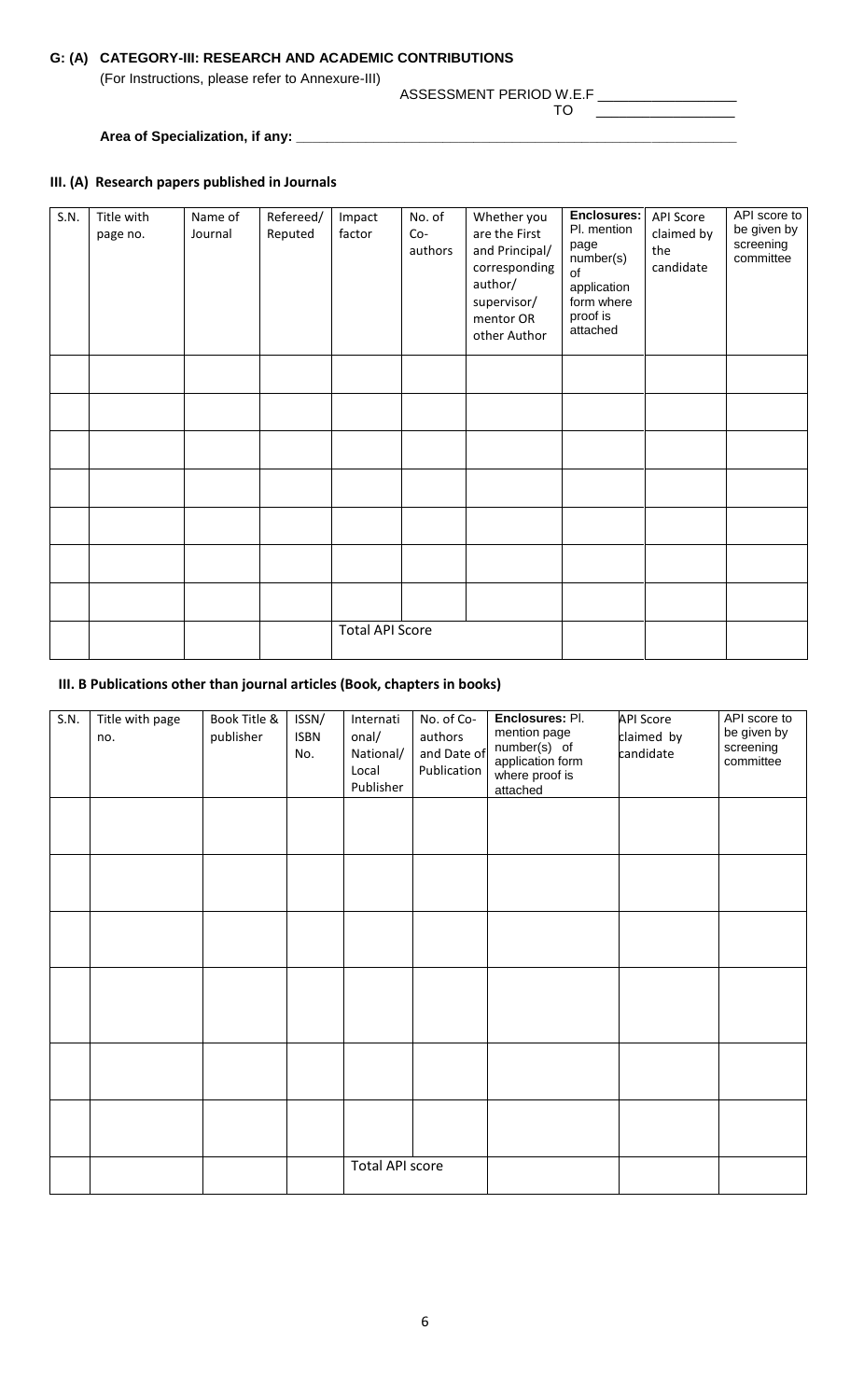#### **III (C) Research Projects III. C (i) Sponsored Projects**

| S.N. | Title | Agency | Period      |    | Grant/<br>Amount<br>Mobilized<br>(Rs Lakhs) | Enclosures: Pl.<br>mention page<br>number(s) of<br>application form<br>where proof is<br>attached | <b>API Score</b><br>claimed by<br>candidate | API score to be<br>given by<br>screening<br>committee |
|------|-------|--------|-------------|----|---------------------------------------------|---------------------------------------------------------------------------------------------------|---------------------------------------------|-------------------------------------------------------|
|      |       |        | From        | To |                                             |                                                                                                   |                                             |                                                       |
|      |       |        |             |    |                                             |                                                                                                   |                                             |                                                       |
|      |       |        |             |    |                                             |                                                                                                   |                                             |                                                       |
|      |       |        |             |    |                                             |                                                                                                   |                                             |                                                       |
|      |       |        |             |    |                                             |                                                                                                   |                                             |                                                       |
|      |       |        |             |    |                                             |                                                                                                   |                                             |                                                       |
|      |       |        | Total score |    |                                             |                                                                                                   |                                             |                                                       |

# **III. C (ii) Consultancy Projects**

| S.N. | Title | Agency | Period |    | Grant/<br>Amount<br>Mobilized | Whether<br>Policy<br><b>Documents</b><br>(Rs. Lakhs) / Patent as<br>outcome | Enclosures: Pl.<br>mention page<br>number(s) of<br>application form<br>where proof is<br>attached | API Score<br>claimed<br>by<br>candidate | API score to<br>be given by<br>screening<br>committee |
|------|-------|--------|--------|----|-------------------------------|-----------------------------------------------------------------------------|---------------------------------------------------------------------------------------------------|-----------------------------------------|-------------------------------------------------------|
|      |       |        | From   | To |                               |                                                                             |                                                                                                   |                                         |                                                       |
|      |       |        |        |    |                               |                                                                             |                                                                                                   |                                         |                                                       |
|      |       |        |        |    |                               |                                                                             |                                                                                                   |                                         |                                                       |
|      |       |        |        |    |                               |                                                                             |                                                                                                   |                                         |                                                       |
|      |       |        |        |    |                               |                                                                             |                                                                                                   |                                         |                                                       |
|      |       |        |        |    |                               |                                                                             |                                                                                                   |                                         |                                                       |
|      |       |        |        |    | Total score                   |                                                                             |                                                                                                   |                                         |                                                       |

#### **III. C (iii) Projects outcome /outputs**

| S.N. | Project Output/<br>Outcome | Agency | International/<br>National /State/<br>Local bodies | Enclosures: Pl. mention page<br>number(s) of application form<br>where proof is attached | <b>API Score</b><br>claimed by<br>candidate | API score to be<br>given by<br>screening<br>committee |
|------|----------------------------|--------|----------------------------------------------------|------------------------------------------------------------------------------------------|---------------------------------------------|-------------------------------------------------------|
|      |                            |        |                                                    |                                                                                          |                                             |                                                       |
|      |                            |        |                                                    |                                                                                          |                                             |                                                       |
|      |                            |        |                                                    |                                                                                          |                                             |                                                       |
|      |                            |        |                                                    |                                                                                          |                                             |                                                       |
|      |                            |        |                                                    |                                                                                          |                                             |                                                       |
|      |                            |        | <b>Total Score</b>                                 |                                                                                          |                                             |                                                       |

**Total API scores in Table III (C) (I , II & III) =**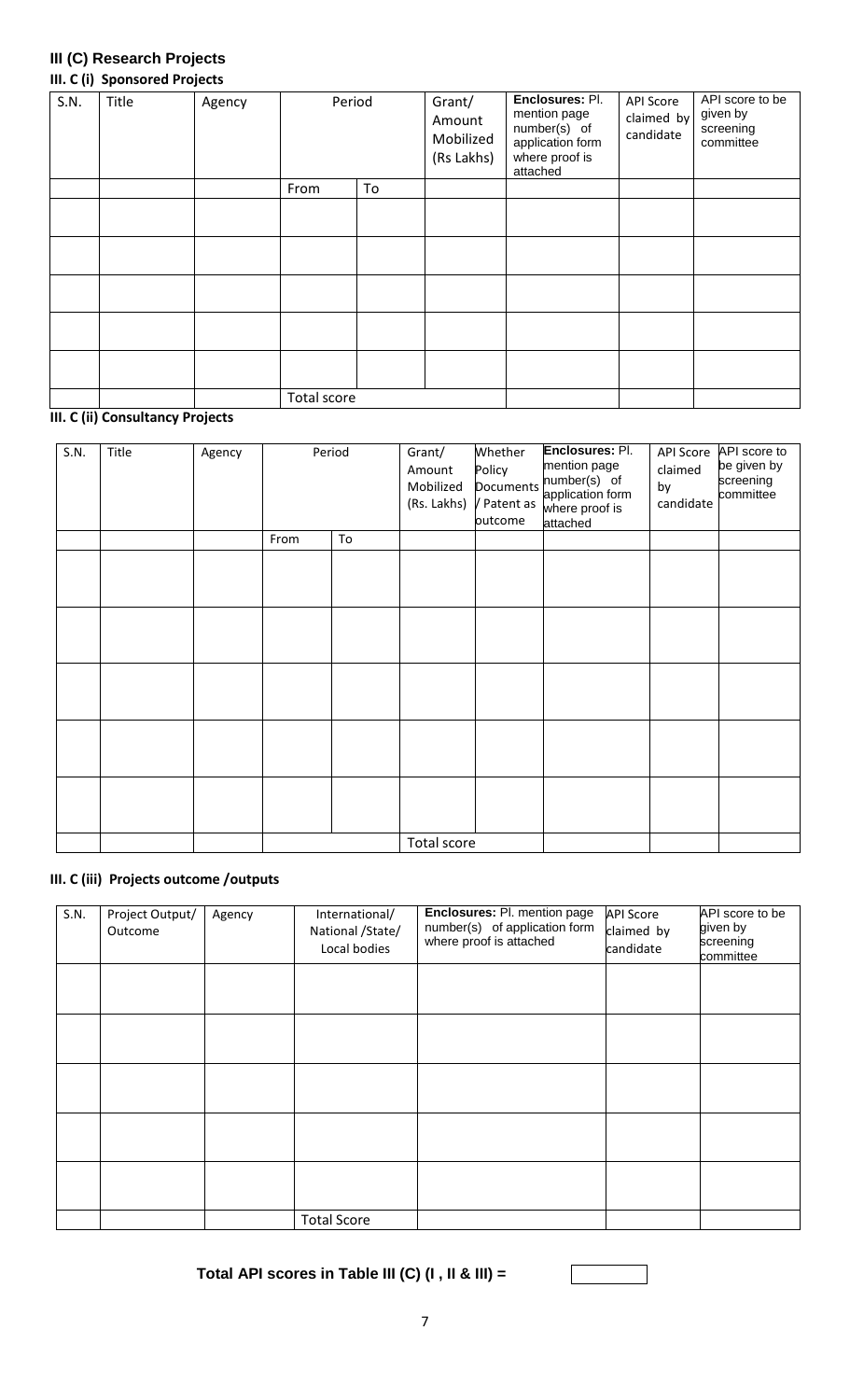#### **III. (D) Research Guidance**

#### **III(D) (i)**

| S.N.    | Number Enrolled | Degree Awarded | <b>Enclosures: PI. mention</b><br>page number(s) of<br>application form where<br>proof is attached | by candidate | API Score claimed API score to be given by<br>screening committee |
|---------|-----------------|----------------|----------------------------------------------------------------------------------------------------|--------------|-------------------------------------------------------------------|
| M. Phil |                 |                |                                                                                                    |              |                                                                   |

III(D) (ii)

| S.N. | Number<br>Enrolled | <b>Thesis</b><br>submitted | Degree Awarded | <b>Enclosures: Pl.</b><br>mention page<br>number(s) of<br>application form<br>where proof is<br>attached | API Score<br>claimed by given by<br>candidate | API score to be<br>screening<br>committee |
|------|--------------------|----------------------------|----------------|----------------------------------------------------------------------------------------------------------|-----------------------------------------------|-------------------------------------------|
| Ph.D |                    |                            |                |                                                                                                          |                                               |                                           |

#### **Total API scores in Table III (D(i+ii)) = \_\_\_\_\_\_\_**

III.(E) Fellowships, awards and Invited lecturers delivered in conferences / seminars

| S.N.                                               | <b>Title</b>              |                                                                                                                                   | Enclosures: PI.<br>mention page<br>number(s) of<br>application form<br>where proof is<br>attached          | <b>API Score</b><br>claimed by<br>candidate | <b>API score to be</b><br>given by<br>screening<br>committee |  |  |
|----------------------------------------------------|---------------------------|-----------------------------------------------------------------------------------------------------------------------------------|------------------------------------------------------------------------------------------------------------|---------------------------------------------|--------------------------------------------------------------|--|--|
| III(E)(i)                                          |                           | International Award/                                                                                                              |                                                                                                            |                                             |                                                              |  |  |
|                                                    |                           | Fellowship                                                                                                                        |                                                                                                            |                                             |                                                              |  |  |
|                                                    |                           | National Award/                                                                                                                   |                                                                                                            |                                             |                                                              |  |  |
|                                                    |                           | Fellowship                                                                                                                        |                                                                                                            |                                             |                                                              |  |  |
|                                                    |                           | State / University Level                                                                                                          |                                                                                                            |                                             |                                                              |  |  |
|                                                    |                           | Award                                                                                                                             |                                                                                                            |                                             |                                                              |  |  |
| III(E)(ii)                                         | Invited Lecturers/ papers | International                                                                                                                     |                                                                                                            |                                             |                                                              |  |  |
|                                                    |                           | <b>National Level</b>                                                                                                             |                                                                                                            |                                             |                                                              |  |  |
|                                                    |                           | State/ University Level                                                                                                           |                                                                                                            |                                             |                                                              |  |  |
|                                                    | Example                   | The Score under this sub-category shall be restricted to 20% of the minimum fixed for category III for any assessment period. For |                                                                                                            |                                             |                                                              |  |  |
|                                                    |                           |                                                                                                                                   | Stage 1 to Stage 2: 20% of 20 = 04 per Assessment Period                                                   |                                             |                                                              |  |  |
| Stage 2 to 3: 20% of 50 = 10 per Assessment Period |                           |                                                                                                                                   |                                                                                                            |                                             |                                                              |  |  |
|                                                    |                           |                                                                                                                                   | Stage 3 to 4: 20% of 75 = 15 per Assessment Period                                                         |                                             |                                                              |  |  |
|                                                    |                           |                                                                                                                                   | Stage 4 to 5: 20% of 100 = 20 per Assessment Period<br>Stage 5 to 6: 20% of 400 = 80 per Assessment Period |                                             |                                                              |  |  |

#### **III (F)** Development of E-Learning delivery process/ material (10 per module

| S.N. | <b>Title</b> | <b>Enclosures: Pl. mention API Score</b><br>page number(s) of<br>application form where<br>proof is attached | claimed by<br>candidate | <b>API</b> score to be<br>given by<br>screening<br>committee |
|------|--------------|--------------------------------------------------------------------------------------------------------------|-------------------------|--------------------------------------------------------------|
|      |              |                                                                                                              |                         |                                                              |
|      |              |                                                                                                              |                         |                                                              |
|      |              |                                                                                                              |                         |                                                              |

#### **Minimum Required API score in category III:**

20/Assessment period: eligible for promotion as Assistant Professor/ equivalent cadres from Stage-1 to Stage-2;

50/Assessment period: eligible for promotion as Assistant Professor/ equivalent cadres from Stage-2 to Stage-3;

75/Assessment period: eligible for promotion as Assistant Professor (Stage 3) to Associate Professor/ equivalent cadres (Stage-4);

100/Assessment period: eligible for promotion as Associate Professor (Stage 4) to Professor/ equivalent cadres (Stage-5);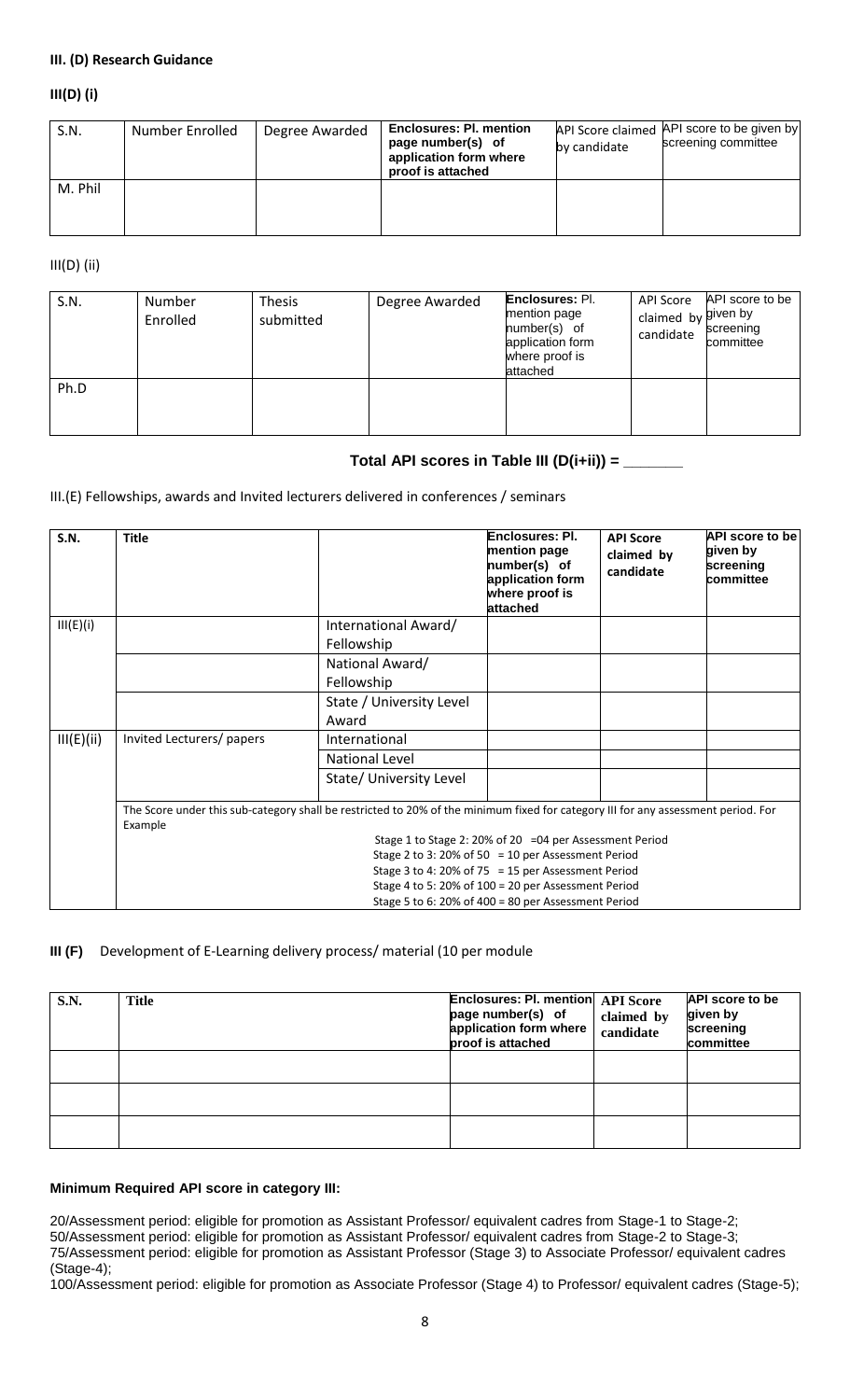#### **Minimum total API score under category II & III (combined)**

90/Assessment period: eligible for promotion as Assistant Professor/ equivalent cadres from Stage-1 to Stage-2; 120/Assessment period: eligible for promotion as Assistant Professor/ equivalent cadres from Stage-2 to Stage-3; 150/Assessment period: eligible for promotion as Assistant Professor (Stage 3) to Associate Professor/ equivalent cadres (Stage-4);

180/Assessment period: eligible for promotion as Associate Professor (Stage 4) to Professor/ equivalent cadres (Stage-5);

#### **NOTE:**

**The period of active service spent on pursuing research degree i.e. for acquiring Ph.D degree simultaneously without taking any kind of leave, will be counted as teaching experience for the purpose of direct recruitment/promotion to the post of Associate Professor and above.**

**Summary of API Score**

|                                                                                                                | <b>Score Claimed by the Candidate</b><br>Committee |  |           |  | <b>Score Verified by the Screening</b> |           |  |  |
|----------------------------------------------------------------------------------------------------------------|----------------------------------------------------|--|-----------|--|----------------------------------------|-----------|--|--|
|                                                                                                                |                                                    |  | Year Wise |  |                                        | Year wise |  |  |
| API Score during the assessment<br>period in category I                                                        |                                                    |  |           |  |                                        |           |  |  |
| <b>Cumulative API Score during the</b><br>assessment period in category II                                     |                                                    |  |           |  |                                        |           |  |  |
| <b>Cumulative API Score during the</b><br>assessment period in category III                                    |                                                    |  |           |  |                                        |           |  |  |
| <b>Cumulative Total API Score during</b><br>period<br>the<br>in.<br>Assessment<br>Category II & III (combined) |                                                    |  |           |  |                                        |           |  |  |

| <b>Remarks by the Screening</b><br><b>Committee</b> | <b>Eligible</b> | Not eligible | Date of eligibility to be<br>mentioned as per norms |
|-----------------------------------------------------|-----------------|--------------|-----------------------------------------------------|
|                                                     |                 |              |                                                     |
|                                                     |                 |              |                                                     |
|                                                     |                 |              |                                                     |

Certified that information given above is true and correct to the best of my knowledge and I shall be responsible for any misrepresentation of the facts.

#### **Signature**

**Date\_\_\_\_\_\_\_\_\_**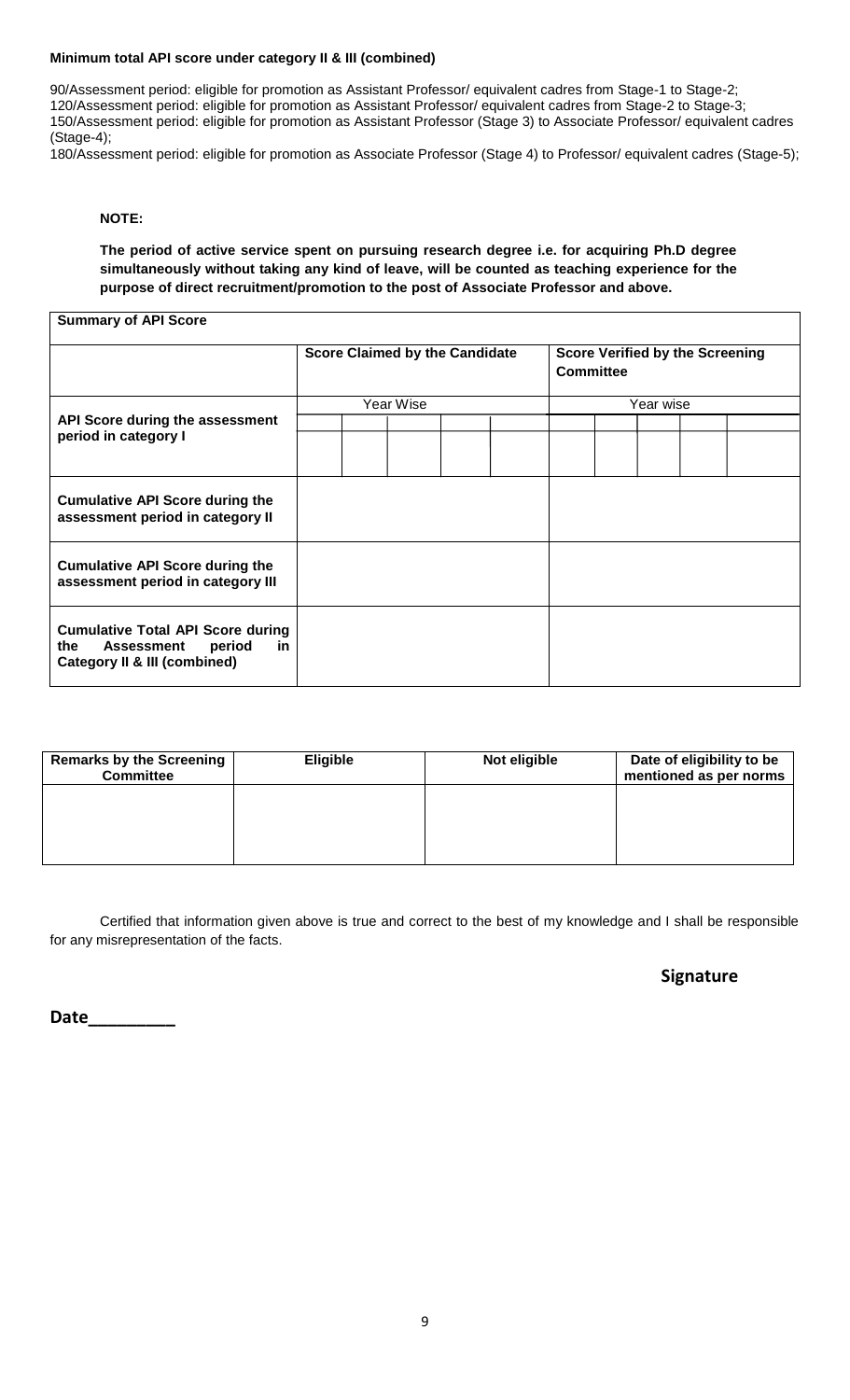# **Category-I: Teaching, Learning and Evaluation Related Activities**

| Category-<br>Ι | Nature of Activity                                                                                                                                                                                                                                                                                                                                                        |       | Assistant<br>Professor                                           |                                 | Associate Professor                                                 |       | Professor                                                  |  |  |  |
|----------------|---------------------------------------------------------------------------------------------------------------------------------------------------------------------------------------------------------------------------------------------------------------------------------------------------------------------------------------------------------------------------|-------|------------------------------------------------------------------|---------------------------------|---------------------------------------------------------------------|-------|------------------------------------------------------------|--|--|--|
|                |                                                                                                                                                                                                                                                                                                                                                                           | Max   | Actual score                                                     | Max                             | Actual                                                              | Max   | Actual                                                     |  |  |  |
|                |                                                                                                                                                                                                                                                                                                                                                                           | score |                                                                  | score                           | score                                                               | score | score                                                      |  |  |  |
|                | a. Direct teaching                                                                                                                                                                                                                                                                                                                                                        | 70    | Actual<br>hours<br>spent<br>per<br>academic year<br>± 7.5        | 60                              | <b>Actual hours</b><br>spent<br>per<br>academic<br>year $\div$ 7.75 | 60    | Actual hours<br>spent<br>per<br>lacademic<br>year ÷ 7.75   |  |  |  |
|                | b.Examination<br>duties<br>(question<br>paper<br>Invigilation,<br>setting,<br>evaluation of answer<br>scripts)<br>as<br>per<br>allotment                                                                                                                                                                                                                                  | 20    | hours<br>Actual<br>spent<br>per<br>academic year<br>$\div$ 10    | 20                              | hours<br>Actual<br>spent<br>per<br>academic year<br>$\div$ 10       | 10    | Actual hours<br>spent<br>per<br>academic<br>year $\div$ 10 |  |  |  |
|                | It is recommended that following norms be used for giving score under<br>category-I, $(b)$ :<br>1. Question paper setting<br>10 Hours per paper.<br>2. Invigilation duties<br>Actual Hours used.<br>3. Evaluation of answer<br>20<br>Minutes<br>per<br>script<br>answer<br>script for Under-Graduate<br>30<br>Minutes<br>per answer<br>script<br>script for Post-Graduate |       |                                                                  |                                 |                                                                     |       |                                                            |  |  |  |
|                | 4. Evaluation of Ph.D. Thesis:<br>5. Conduct of Viva Voce for<br>M.Phil/ Ph.D<br>6. Master Degree<br>at least for one full semester                                                                                                                                                                                                                                       |       |                                                                  | 40 Hours<br>15 Hours<br>5 Hours |                                                                     |       |                                                            |  |  |  |
|                | c. Innovative teaching $ 10$<br>- learning methodo-<br>logies, updating of<br>contents/<br>subject<br>mentoring<br>courses,<br>etc.                                                                                                                                                                                                                                       |       | hours 15<br>Actual<br>spent<br>per<br>academic year<br>$\div$ 10 |                                 | hours 20<br>Actual<br>spent<br>per<br>academic<br>vear $\div$ 10    |       | Actual hours<br>per<br>spent<br>academic<br>year $\div$ 10 |  |  |  |
|                | It is recommended that the teacher will justify the marks of<br>innovative teaching, duly verified by the Chairperson of the Department/<br>Head of the Institution.                                                                                                                                                                                                      |       |                                                                  |                                 |                                                                     |       |                                                            |  |  |  |

## **Note:**

- 1. Direct teaching 16/14/14/hours per week include the Lectures/ Tutorials/Practicals/Project Supervision/Field Work.
- 2. University may prescribe cut-off, say 75%, below which no score may be assigned in these sub-categories.
- 3. In consonance with established academic and teaching traditions, and with a view to reinforcing a student-centric and caring approach the teacher are encouraged to work with students, beyond the structure of classroom teaching. Indicatively, this could entail mentoring, guiding and counseling students. In particular teachers would be the best placed to identify and address the needs of students who may be differently abled, or require assistance to improve their academic performance, or to overcome a disadvantage. There are no prescribed hours for such efforts, measured either in weeks or months, or in the context and calculation of the API scores, these are nevertheless important and significant activities that could be carried out by teachers.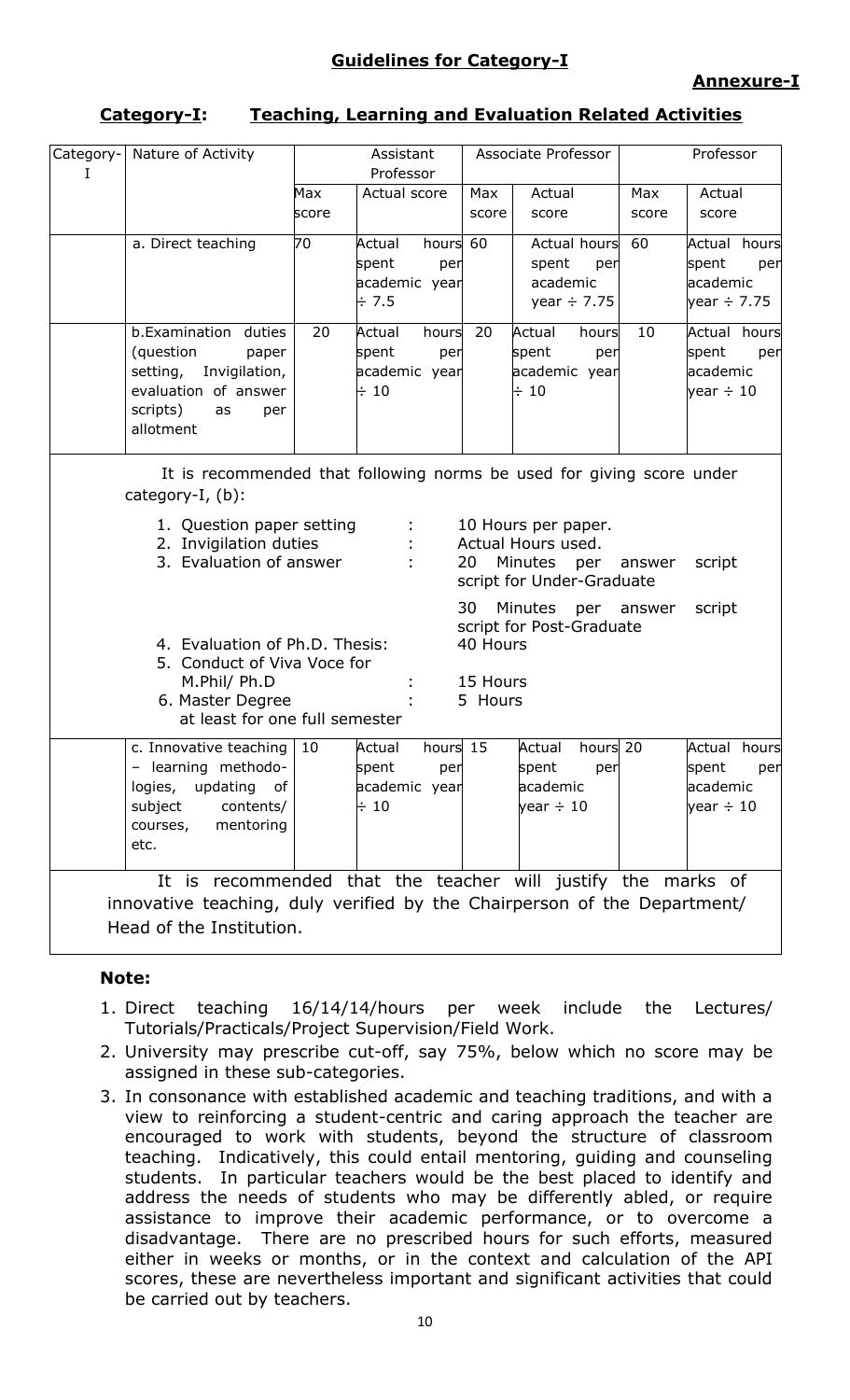## **Category-II: Professional Development, Co-curricular and Extension Activities**

Based on the teacher's self assessment, Category II API scores are proposed for professional development, co-curricular and extension activities; and related contributions. The minimum API required by teachers for eligibility for promotion is fixed in Table II (A). A list of items and scores is given below. The self-assessment score should be based on objectively verifiable records and shall be finalized by the screening cum evaluation committee for the promotion of Assistant Professor to higher grades and selection committee for the promotion of Assistant Professor to Associate Professor and Associate Professor to Professor and for direct recruitment of Associate Professor and Professor.

The model table below gives groups of activities and API scores. Universities may detail the activities or, in case institutional specificities require, adjust the weightages without changing the minimum total API score required under this category.

| Category-<br>П  | Nature of Activity                                                                                                                                                                                                 | API<br>Maximum<br>score | Actual score                                                   |
|-----------------|--------------------------------------------------------------------------------------------------------------------------------------------------------------------------------------------------------------------|-------------------------|----------------------------------------------------------------|
| a.<br>a. (i)    | Student<br>related<br>co-curricular,<br>extension and field based activities.<br>Discipline<br>related<br>co-curricular<br>activities (e.g. remedial classes, career                                               | 15/year                 | Actual hours<br>spent per<br>academic                          |
|                 | counseling,<br>study visit,<br>student<br>seminar and other events.)                                                                                                                                               |                         | year $\div$ 10                                                 |
| a. (ii)         | Other co-curricular activities (cultural,<br>Sports, NSS, NCC et.)                                                                                                                                                 |                         |                                                                |
| a. (iii)        | Extension and dissemination activities<br>(public/popular<br>lectures/talks/seminars etc.)                                                                                                                         |                         |                                                                |
| Category-<br>II | Nature of Activity                                                                                                                                                                                                 | Maximum API<br>score    | Actual score                                                   |
| b.              | Contribution to corporate life<br>and<br>management<br>οf<br>the<br>department<br>and<br>institution<br>through<br>participation<br>in<br>academic and<br>administrative<br>committees<br>and<br>responsibilities. | $15$ /year              | <b>Actual hours</b><br>spent per<br>academic year<br>$\div$ 10 |
| b. (i)          | Administrative<br>responsibility<br>(including as Dean/ Principal/<br>Chairperson/Convener/Teacher<br>-in-Charge/similar other duties<br>that require regular office hrs<br>for its discharge)                     |                         |                                                                |
| $b.$ (ii)       | Participation<br><b>Board</b><br>in<br>οf<br>Studies,<br>Academic,<br>Administrative Committees &<br>Governing/ Regulatory<br>bodies<br>of<br>Institution<br>of<br>Higher<br>Learning                              |                         |                                                                |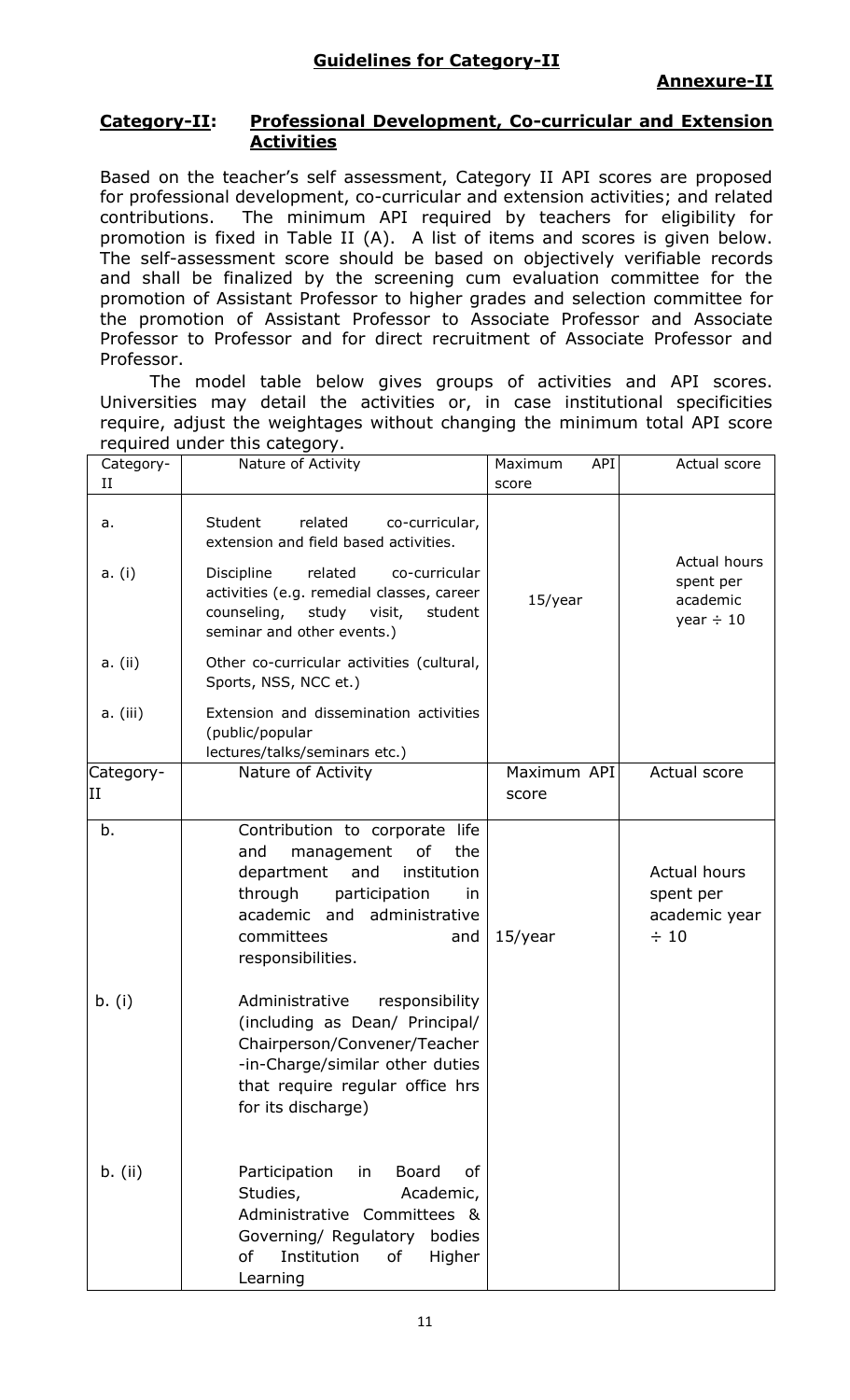| Category | Nature of Activity                                                                                                                                                                                                                                                                         | API<br><b>Maximum</b> | Actual                                                  |
|----------|--------------------------------------------------------------------------------------------------------------------------------------------------------------------------------------------------------------------------------------------------------------------------------------------|-----------------------|---------------------------------------------------------|
| -II      |                                                                                                                                                                                                                                                                                            | score                 | score                                                   |
| C.       | Professional Development activities<br>(such as participation in seminars,<br>conferences, short term training<br>courses, industrial<br>experience,<br>talks, lectures in refresher/faculty<br>development courses, dissemination<br>and general articles and any other<br>contribution). | $15$ /year            | Actual hours<br>spent per<br>academic year<br>$\div$ 10 |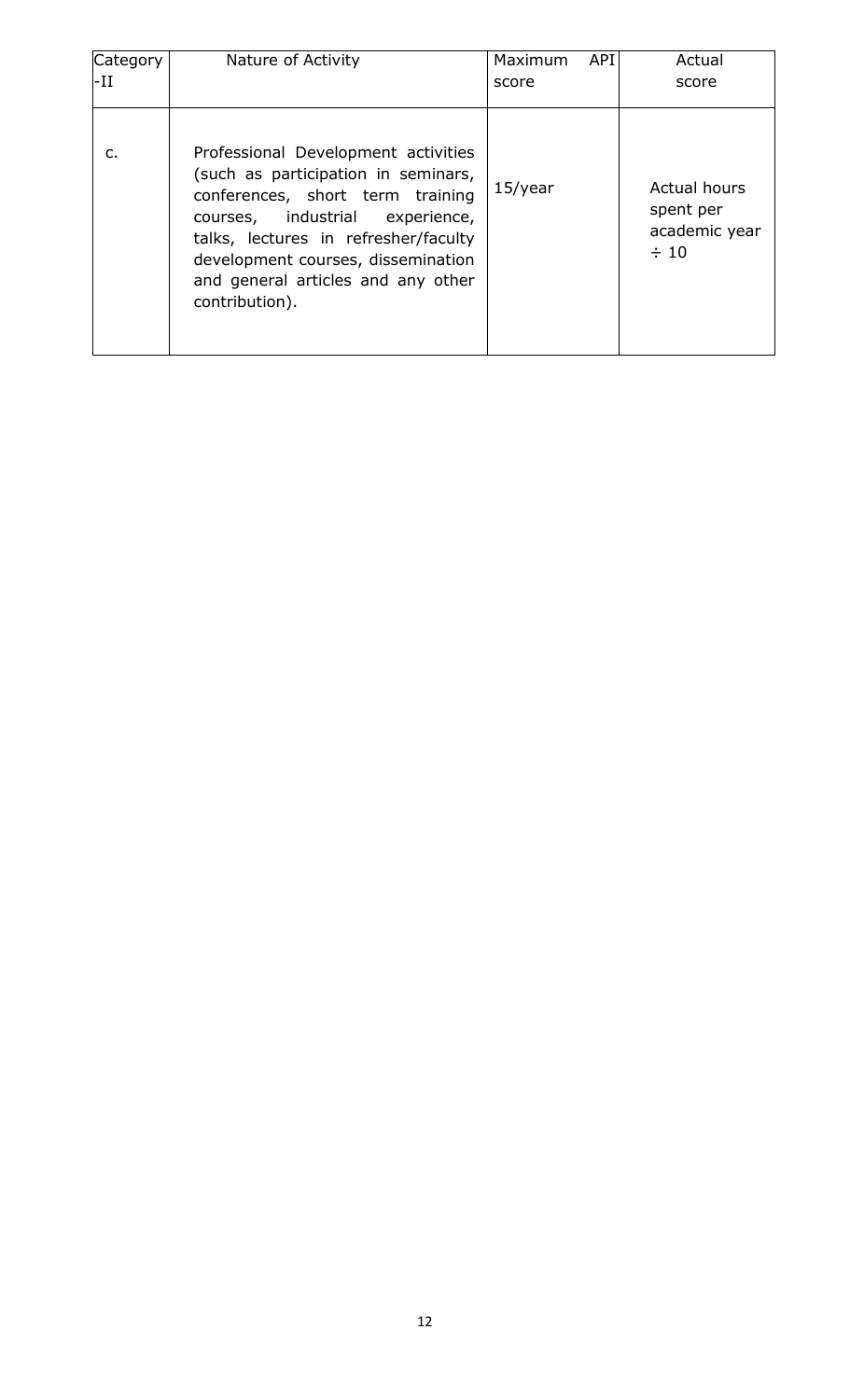# **Guidelines for Category-III**

# **Annexure-III**

# **Category-III: Research and Academic Contributions**

Based on the teacher's self-assessment, API scores are proposed for research and academic contributions. The minimum API scores required for teachers from this category are different for different levels of promotion in universities and colleges. The self-assessment score shall be based on verifiable records and shall be finalized by the screening cum evaluation committee for the promotion of Assistant Professor to higher grades and Selection Committee for the promotion of Assistant Professor to Associate Professor and Associate Professor to Professor and for direct recruitment of Associate Professor and Professor.

| Cat | Activity  | Faculties of Sciences /    | Faculties of Languages / Maximum      | score              |
|-----|-----------|----------------------------|---------------------------------------|--------------------|
| ego |           | Engineering                | Humanities / Arts<br>$\sqrt{ }$       | for<br>University/ |
| ry  |           | Agriculture/ Medical /     | Social<br><b>Sciences</b><br>$\prime$ | College teacher*   |
|     |           | <b>Veterinary Sciences</b> | Library<br>Physical<br>$\sqrt{2}$     |                    |
|     |           |                            | education/ Management                 |                    |
| III | Research  | Refereed                   | Refereed                              | 25<br>per          |
| (A) | Papers    | <b>Journals</b><br>as      | <b>Journals</b><br>as                 | Publication        |
|     | published | notified by the            | notified<br>by<br>the                 |                    |
|     | in:       | <b>UGC</b>                 | <b>UGC</b>                            |                    |
|     |           | Other Reputed              | Other<br>Reputed                      | 10<br>per          |
|     |           | <b>Journals</b><br>as      | <b>Journals</b><br>as                 | Publication        |
|     |           | notified by the            | notified<br>by the                    |                    |
|     |           | <b>UGC</b>                 | <b>UGC</b>                            |                    |
| III | **Publica | Text/Reference,            | Text/Reference                        | 30 per Book for    |
| (B) | tions     | Books published            | Books, published                      | Single Author      |
|     | other     | by International           | by International                      |                    |
|     | than      | Publishers, with           | Publishers, with                      |                    |
|     | journal   | ISBN/ISSN                  | ISBN/ISSN                             |                    |
|     | articles  | number<br>as               | number<br>as                          |                    |
|     | (books,   | approved by the            | approved by the                       |                    |
|     | chapters  | University<br>and          | University<br>and                     |                    |
|     | in books) | posted on<br>its           | posted<br>on<br>its                   |                    |
|     |           | website.<br>The            | website. The List                     |                    |
|     |           | will<br>List<br>be         | will be intimated                     |                    |
|     |           | intimated<br>to            | to UGC.                               |                    |
|     |           | UGC.                       |                                       |                    |
|     |           | Subject Books,             | Subject<br>Books,                     | 20 per Book for    |
|     |           | published<br>by            | published<br>by                       | Single Author      |
|     |           | National<br>level          | National<br>level                     |                    |
|     |           | publishers, with           | publishers, with                      |                    |
|     |           | ISBN/ISSN                  | ISBN/ISSN                             |                    |
|     |           | number or State            | number or State                       |                    |
|     |           | / Central Govt.            | / Central Govt.                       |                    |
|     |           | Publications as            | Publications<br>as                    |                    |
|     |           | approved by the            | approved by the                       |                    |
|     |           | University and             | University<br>and                     |                    |
|     |           | posted on<br>its           | posted on<br>its                      |                    |
|     |           | website.<br>The            | website. The List                     |                    |
|     |           | List<br>will<br>be         | will be intimated                     |                    |
|     |           | intimated<br>to            | to UGC.                               |                    |
|     |           | UGC.                       |                                       |                    |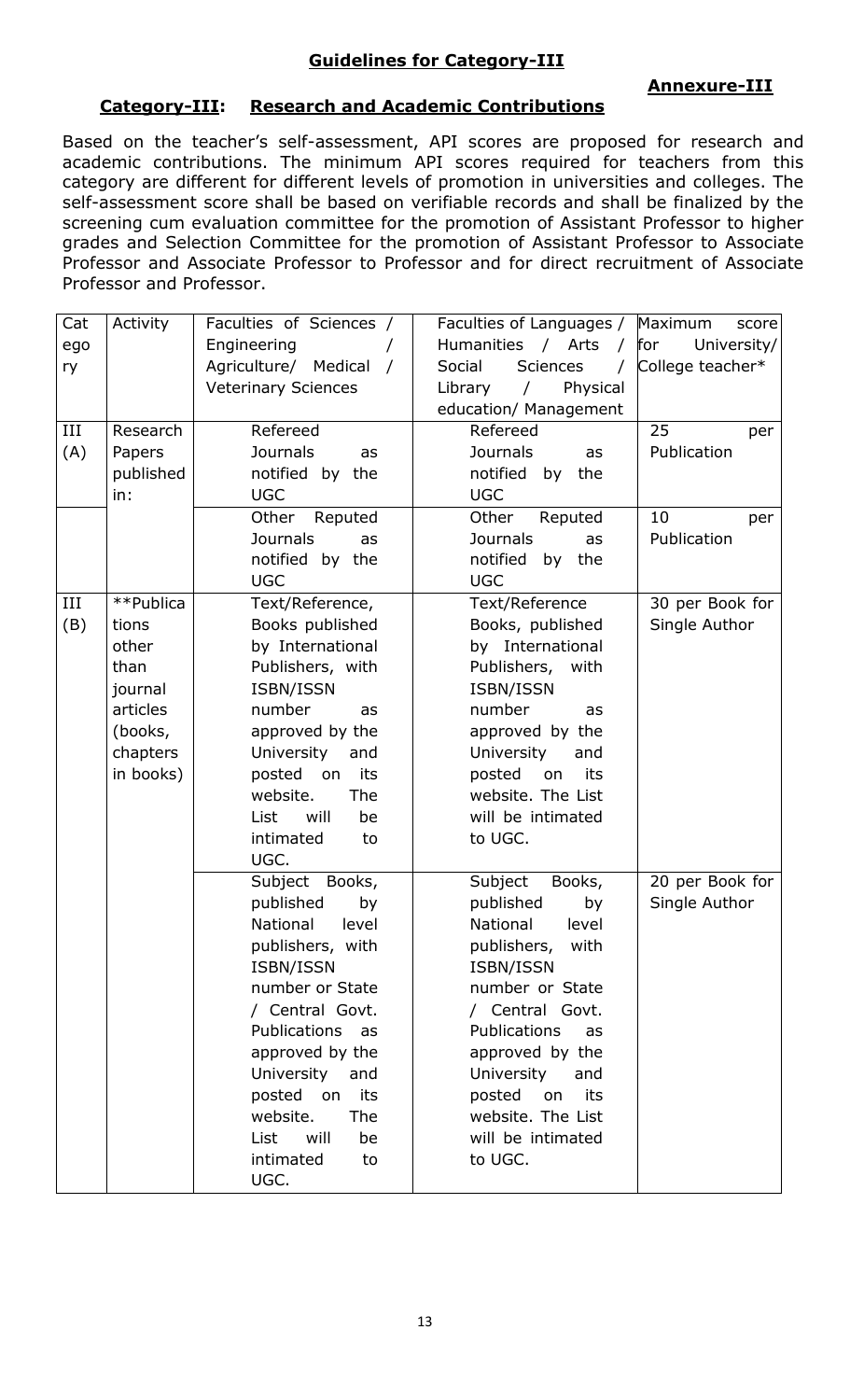|                    |                                              | Subject<br>Books,<br>published<br>by<br>Other<br>local<br>publishers,<br>with<br>ISBN/ISSN<br>number<br>as<br>approved by the<br>University<br>and<br>posted on<br>its<br>website. The List<br>will be intimated<br>to UGC.                       | Subject<br>Books,<br>published<br>by<br>Other<br>local<br>publishers,<br>with<br>ISBN/ISSN<br>number<br>as<br>approved by the<br>University<br>and<br>posted on<br>its<br>website. The List<br>will be intimated<br>to UGC.                       | 15<br><b>Book</b><br>per<br>Single<br>for<br>Author                                                                                                                                                                                           |
|--------------------|----------------------------------------------|---------------------------------------------------------------------------------------------------------------------------------------------------------------------------------------------------------------------------------------------------|---------------------------------------------------------------------------------------------------------------------------------------------------------------------------------------------------------------------------------------------------|-----------------------------------------------------------------------------------------------------------------------------------------------------------------------------------------------------------------------------------------------|
|                    |                                              | Chapters<br>in<br>Books, published<br>by National and<br>International<br>level publishers,<br>with ISBN/ISSN<br>number<br>as<br>approved by the<br>University<br>and<br>posted<br>its<br>on<br>website. The List<br>will be intimated<br>to UGC. | Chapters<br>in<br>Books, published<br>by National and<br>International<br>level publishers,<br>with ISBN/ISSN<br>number<br>as<br>approved by the<br>University<br>and<br>posted<br>its<br>on<br>website. The List<br>will be intimated<br>to UGC. | International -<br>10 per Chapter<br>National<br>-5<br>per Chapter                                                                                                                                                                            |
| III<br>(C)         |                                              | <b>RESEARCH PROJECTS</b>                                                                                                                                                                                                                          |                                                                                                                                                                                                                                                   |                                                                                                                                                                                                                                               |
| III<br>(C)<br>(i)  | Sponsore<br>d Projects                       | Major Projects<br>(a)<br>with grants above Rs.<br>30 lakhs                                                                                                                                                                                        | Major Projects with<br>grants above Rs. 5<br>lakhs                                                                                                                                                                                                | 20 per Project                                                                                                                                                                                                                                |
|                    |                                              | Major<br>Projects<br>(b)<br>with grants above Rs.<br>5 lakhs up to Rs. 30<br>lakhs                                                                                                                                                                | Major Projects with<br>grants above Rs. 3<br>lakhs up to Rs. 5<br>lakhs                                                                                                                                                                           | 15 per Project                                                                                                                                                                                                                                |
|                    |                                              | (c) Minor Projects with<br>grants above Rs. 1<br>lakh up to Rs. 5 lakhs                                                                                                                                                                           | Minor Projects with<br>grants above Rs. 1<br>lakh up to Rs. 3 lakhs                                                                                                                                                                               | 10 per Project                                                                                                                                                                                                                                |
| III<br>(C)<br>(ii) | Consultan<br><b>CY</b><br>Projects           | Amount mobilized with<br>a minimum of Rs.10<br>lakhs                                                                                                                                                                                              | mobilized<br>Amount<br>with a minimum of<br>Rs. 2 lakhs                                                                                                                                                                                           | for<br>10<br>every<br>Rs.10 lakhs and<br>Rs.2<br>lakhs,<br>respectively                                                                                                                                                                       |
| Ш                  | Projects<br>(C) Outcome<br>$(iii)$ / Outputs | Patent / Technology<br>transfer / Product /<br>Process                                                                                                                                                                                            | Major Policy document<br>prepared<br>for<br>international<br>bodies<br>like<br>WHO/UNO/UNESCO/<br>UNICEF etc. Central /<br>Govt./Local<br><b>State</b><br><b>Bodies</b>                                                                           | 30<br>for<br>each<br>International<br>for<br>20<br>each<br>national<br>level<br>output<br>or<br>patent.<br>Major<br>policy<br>document<br>0f<br>International<br>bodies - 30<br>Central Govt. -<br>20,<br>State Govt.-10<br>Local bodies $-5$ |